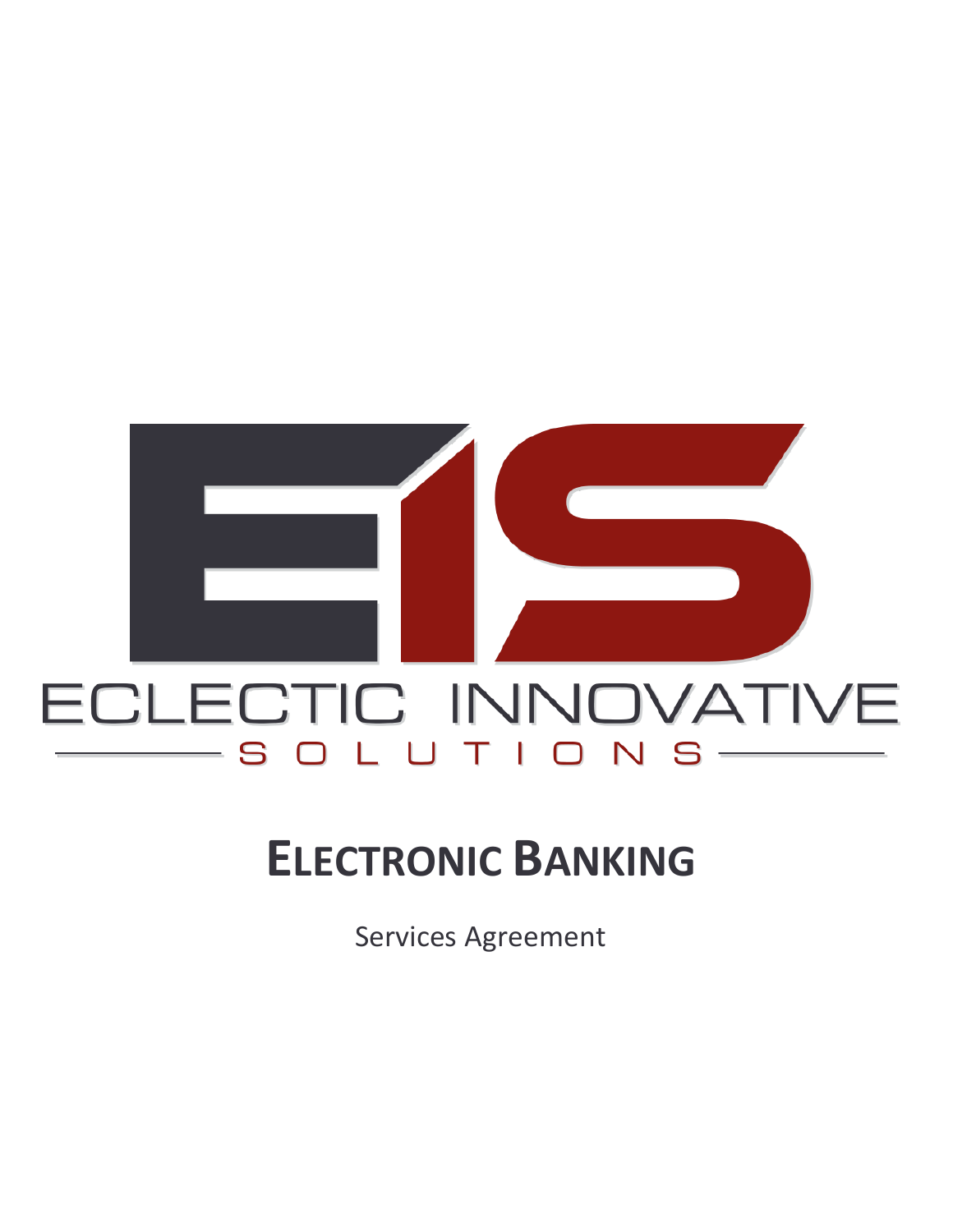

## **CONTENTS**

| Overview      | $\overline{2}$ |
|---------------|----------------|
| Services      | $\overline{2}$ |
| Prerequisites | 3              |
| Pricing       | 3              |

### <span id="page-1-0"></span>**OVERVIEW**

The Services Agreement defines the relationship between the Client and Eclectic Innovative Solutions, LLC (hereafter referred to as "EIS"). It is a contractual agreement enables the purchase of services from EIS, identified below.

## <span id="page-1-1"></span>**SERVICES**

- 1. **Electronic Banking Setup**, includes the following:
	- a. **Installation and Configuration:** Includes the installation and configuration of the Acumatica Electronic Banking customization. EIS will help you establish connectivity between Acumatica and each of your financial institutions. Will also help configure options for bank statement reconciliation.
	- b. **Training:** Includes training on how to use Electronic Banking, including how to both automatically and manually download transactions from the financial institution, how to establish connections to a bank, how to configure.
	- c. **Testing and Initial Data Download:** Includes testing of Electronic Banking Setup to confirm data is being downloaded successfully as well as configuring the system to start downloading transactions as of a specified date (subject to date ranges available from your financial institution).
	- d. **Troubleshooting:** Includes assistance with troubleshooting initial accounts established during setup, such as connectivity issues or missing account or transaction issues with your financial institution.
	- e. **Advanced Expense Management:** If purchased at the same time as the Electronic Banking Setup, configuration also includes:
		- i. Linking up to (3) Corporate Cards and training on how to setup additional Corporate Cards.
		- ii. Determining and configuring corporate card structure (i.e. individual or master/child accounts).
		- iii. Training on setting up matching rules to include/exclude credit card transactions from generating expense receipts
- 2. **Additional Services -** available upon request. Additional services include, but are not limited to: Configuring Cash Accounts, Configuring Corporate Cards, Configuring Expense Management, Configuring Electronic Banking and purchasing/configuring Advanced Expense Management at a future date, Other Acumatica Configuration or Customization Services, etc.